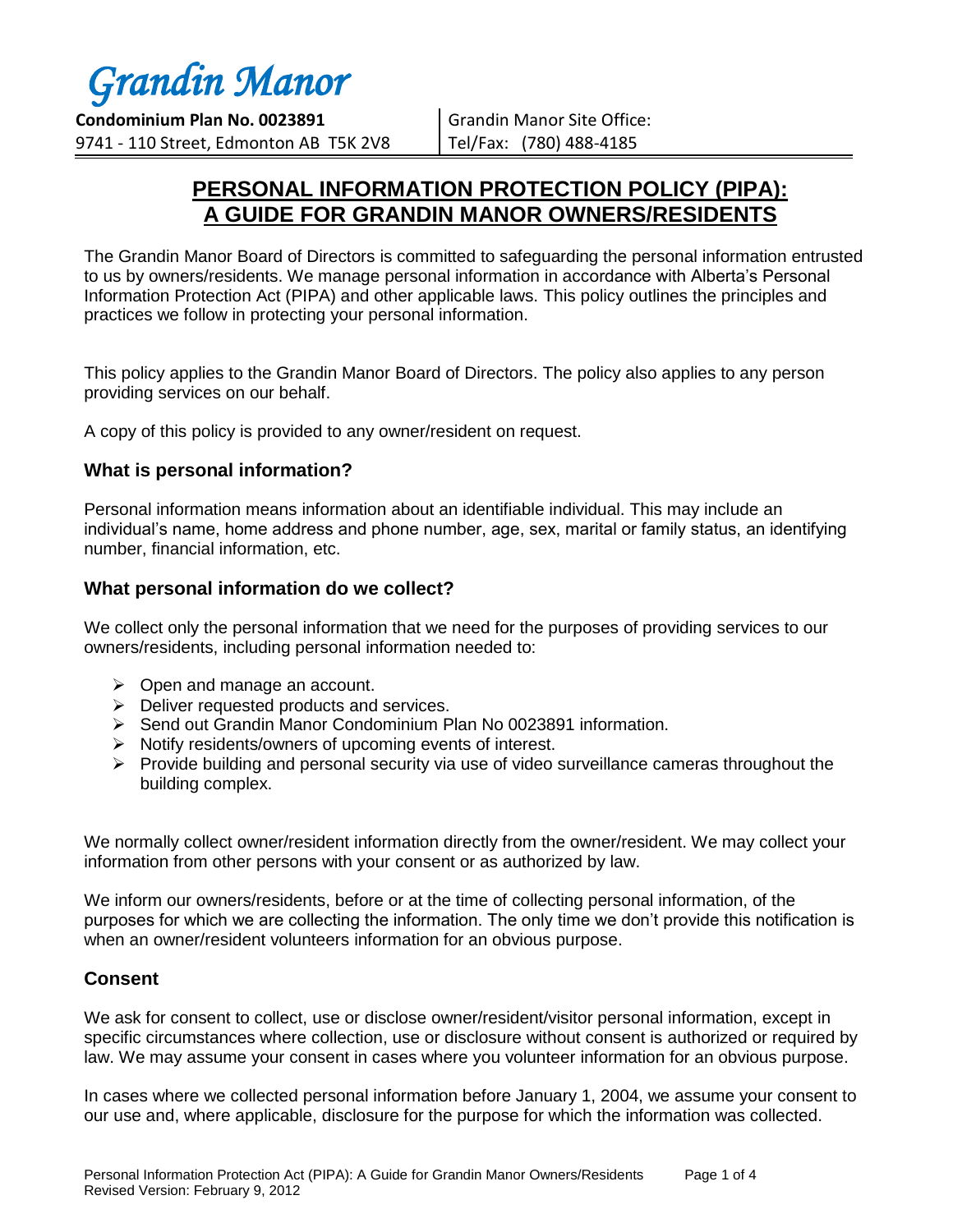**Condominium Plan No. 0023891** 9741 - 110 Street, Edmonton AB T5K 2V8

Grandin Manor Site Office: Tel/Fax: (780) 488-4185

We ask for your express consent for some purposes and may not be able to provide certain services if you are unwilling to provide consent to the collection, use or disclosure of certain personal information. Where express consent is needed, we will normally ask the owner/resident to provide their consent orally (in person, by telephone), in writing (by signing a consent form, by checking a box on a form), or electronically (by clicking a button).

An owner/resident may withdraw consent to the use and disclosure of personal information at any time, unless the personal information is necessary for us to fulfill our legal obligations. We will respect your decision, but we may not be able to provide you with certain services if we do not have the necessary personal information.

We may collect, use or disclose owner/resident /visitor personal information without consent only as authorized by law. For example, we may not request consent when the collection, use or disclosure is reasonable for an investigation or legal proceeding, to collect a debt owed to our organization, in an emergency that threatens life, health or safety, or when the personal information is from a public telephone directory.

#### **How do we use and disclose personal information?**

We use and disclose owner/resident/visitor personal information only for the purposes for which the information was collected, except as authorized by law. For example, we may use owner/resident contact information to deliver goods. The law also allows us to use that contact information for the purpose of collecting a debt owed to our organization, should that be necessary.

#### **How do we safeguard personal information?**

We make every reasonable effort to ensure that owner/resident information is accurate and complete. We rely on our owners/residents to notify us if there is a change to their personal information that may affect their relationship with our organization. If you are aware of an error in our information about you, please let us know and we will correct it on request wherever possible.

In some cases we may ask for a written request for correction.

We protect owner/resident personal information in a manner appropriate for the sensitivity of the information. We make every reasonable effort to prevent any loss, misuse, disclosure or modification of personal information, as well as any unauthorized access to personal information.

We use appropriate security measures when destroying owner/resident personal information, including shredding paper records and permanently deleting electronic records.

We retain owner/resident personal information only as long as is reasonable to fulfill the purposes for which the information was collected or for legal or business purposes.

### **Access to records containing personal information**

Owners/residents of Grandin Manor have a right of access to their own personal information in a record that is in our custody or under our control, subject to some exceptions. For example, organizations are required under PIPA to refuse to provide access to information that would reveal personal information about another individual. Organizations are authorized under the Act to refuse access to personal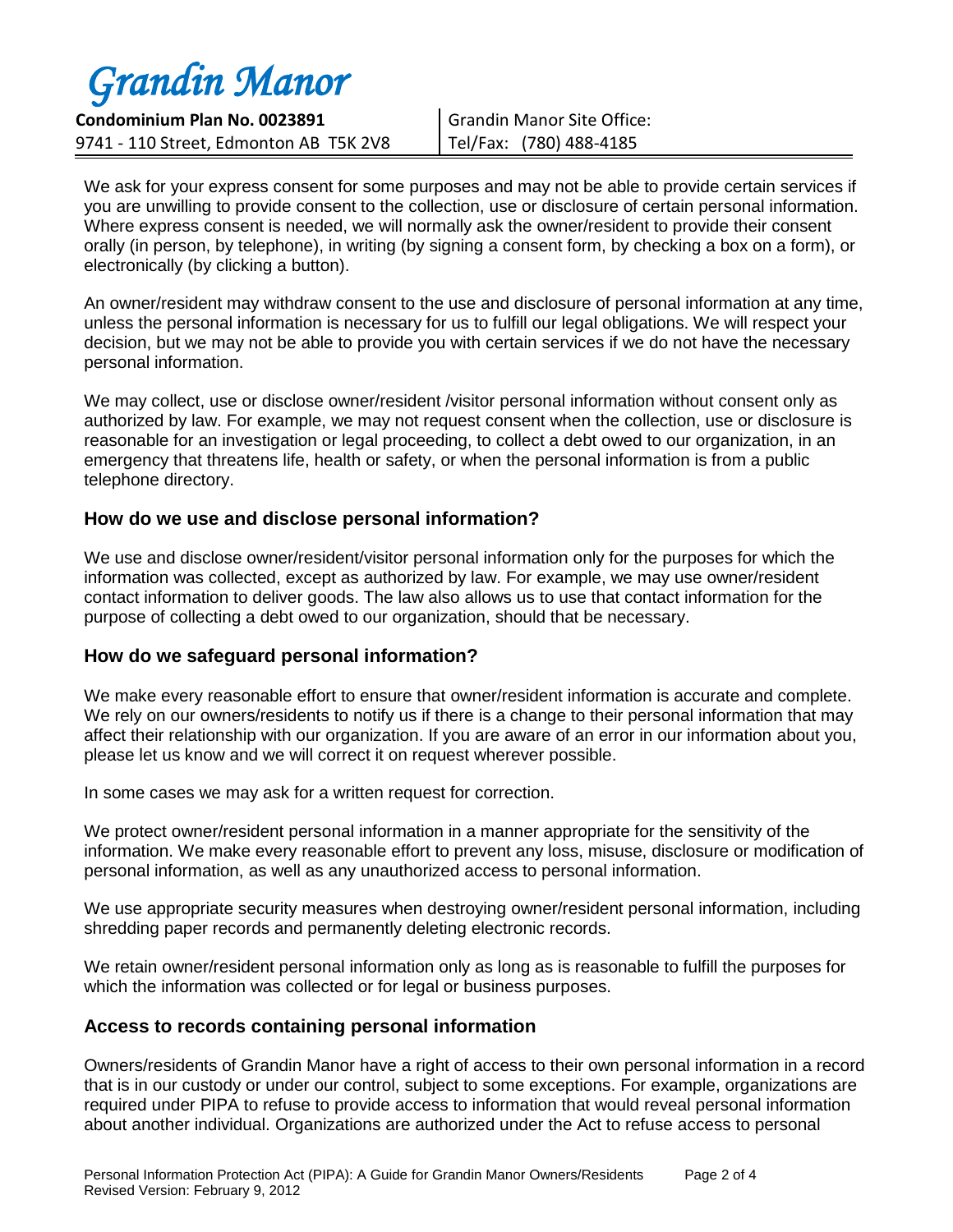**Condominium Plan No. 0023891** 9741 - 110 Street, Edmonton AB T5K 2V8

Grandin Manor Site Office: Tel/Fax: (780) 488-4185

information if disclosure would reveal confidential business information. Access may also be refused if the information is privileged or contained in mediation records.

If we refuse a request in whole or in part, we will provide the reasons for the refusal. In some cases where exceptions to access apply, we may withhold that information and provide you with the remainder of the record.

You may make a request for access to your personal information by writing to the Grandin Manor Board of Directors. You must provide sufficient information in your request to allow us to identify the information you are seeking.

You may also request information about our use of your personal information and any disclosure of that information to persons outside our organization. For personal information collected before January 2004, if we do not have a record of disclosures, we will provide information about any disclosure of your information that is likely to have occurred.

You may also request a correction of an error or omission in your personal information.

We will respond to your request within 45 calendar days unless the provincial Privacy Commissioner grants an extension. We may charge a reasonable fee to provide information, but not to make a correction. We will advise you of any fees that may apply before beginning to process your request.

#### **Questions and complaints**

If you have a question or concern about any collection, use or disclosure of personal information, or about a request for access to your own personal information, please contact the Grandin Manor Board of Directors in the first instance.

If you are not satisfied with the response you receive, you should contact the Information and Privacy Commissioner of Alberta:

|                                       | Office of the Information and Privacy Commissioner of Alberta |  |                           |  |
|---------------------------------------|---------------------------------------------------------------|--|---------------------------|--|
| Suite 2460, 801 $-6^{th}$ Avenue S.W. |                                                               |  |                           |  |
| Calgary, Alberta T2P 3W2              |                                                               |  |                           |  |
|                                       | Phone: (403) 297-2728                                         |  | Toll free: 1-888-878-4044 |  |
|                                       | E-mail: generalinfo@oipc.ab.ca                                |  | Web site: www.oipc.ab.ca  |  |
| Access and Privacy, Service Alberta   |                                                               |  |                           |  |
| 3rd Floor, 10155 - 102 Street NW      |                                                               |  |                           |  |
| Edmonton, Alberta T5J 4L4             |                                                               |  |                           |  |
|                                       | Phone: (780) 644-PIPA (7472)                                  |  | Toll free: 310-0000 first |  |
|                                       | E-mail: pspinfo@gov.ab.ca                                     |  | Website: pipa.Alberta.ca  |  |